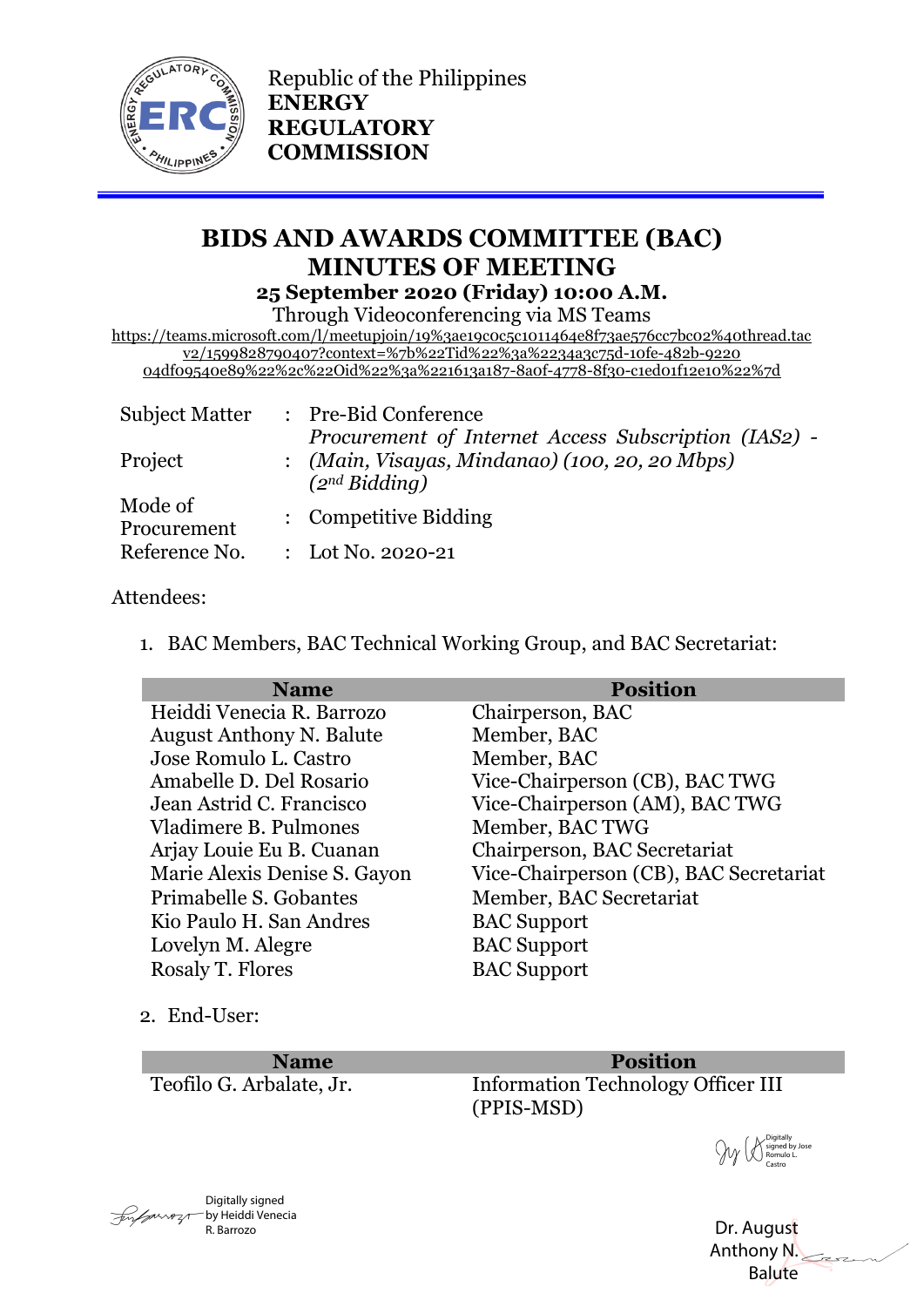## **I. Call to Order**

The Pre-Bid Conference for the *Procurement of Internet Access Subscription (IAS2) - (Main, Visayas, Mindanao) (100, 20, 20 Mbps) (2nd Bidding)* with an Approved Budget for the Contract (ABC) of One Million Pesos (PhP1,000,000.00), was called to order at twenty nine minutes past ten o'clock in the morning (10:29 A.M.) through videoconferencing via MS Teams, with BAC Chairperson Heiddi Venecia R. Barrozo as the presiding officer.

### **II. Determination of Quorum**

The BAC Secretariat Chairperson, Atty. Arjay Louie Eu B. Cuanan, confirmed the presence of a quorum with the attendance of BAC Chairperson Barrozo and BAC Members, Dr. August Anthony N. Balute and Atty. Jose Romulo L. Castro.

After having established the required quorum, the BAC Secretariat Chairperson likewise acknowledged the presence of the BAC Technical Working Group (TWG), BAC Secretariat, BAC Support, as well as the representative from the end-user. Invitations to observe the Pre-Bid Conference were sent to Bishops-Businessmen's Conference for Human Development (BBC), Commission on Audit (COA), Philippine Chamber of Commerce and Industry (PCCI), Philippine Institute of Certified Public Accountants (PICPA), and Transparency Accountability Network (TAN). However, none of the invited observers attended the pre-bid conference despite such notice.

## **III. Proceedings**

BAC Chairperson Barrozo asked BAC Secretariat Chairperson Cuanan to confirm if there is any potential bidder present during the pre-bid conference or has manifested their intent to join the pre-bid conference. The BAC Secretariat Chairperson responded and stated that as of ten thirty (10:30 A.M.) in the morning, no prospective bidder has joined or manifested an intent to join and participate in the pre-bid conference.

The BAC resolved to give an additional ten (10) minutes for potential bidders to join the pre-bid conference.

After the ten-minute grace period given, the BAC Chairperson again asked the BAC Secretariat Chairperson to confirm if there is any potential bidder who subsequently joined the pre-bid conference.

**Minutes of the Meeting: Pre-Bid Conference for the Procurement of** *Internet Access Subscription (IAS2)- 2 (Main, Visayas, Mindanao) (100, 20, 20 Mbps) (2nd Bidding).*

Digitally signed by Heiddi Venecia R. Barrozo

 Dr. August Anthony N. Balute

Digitally signed by Jose Romulo L. Castro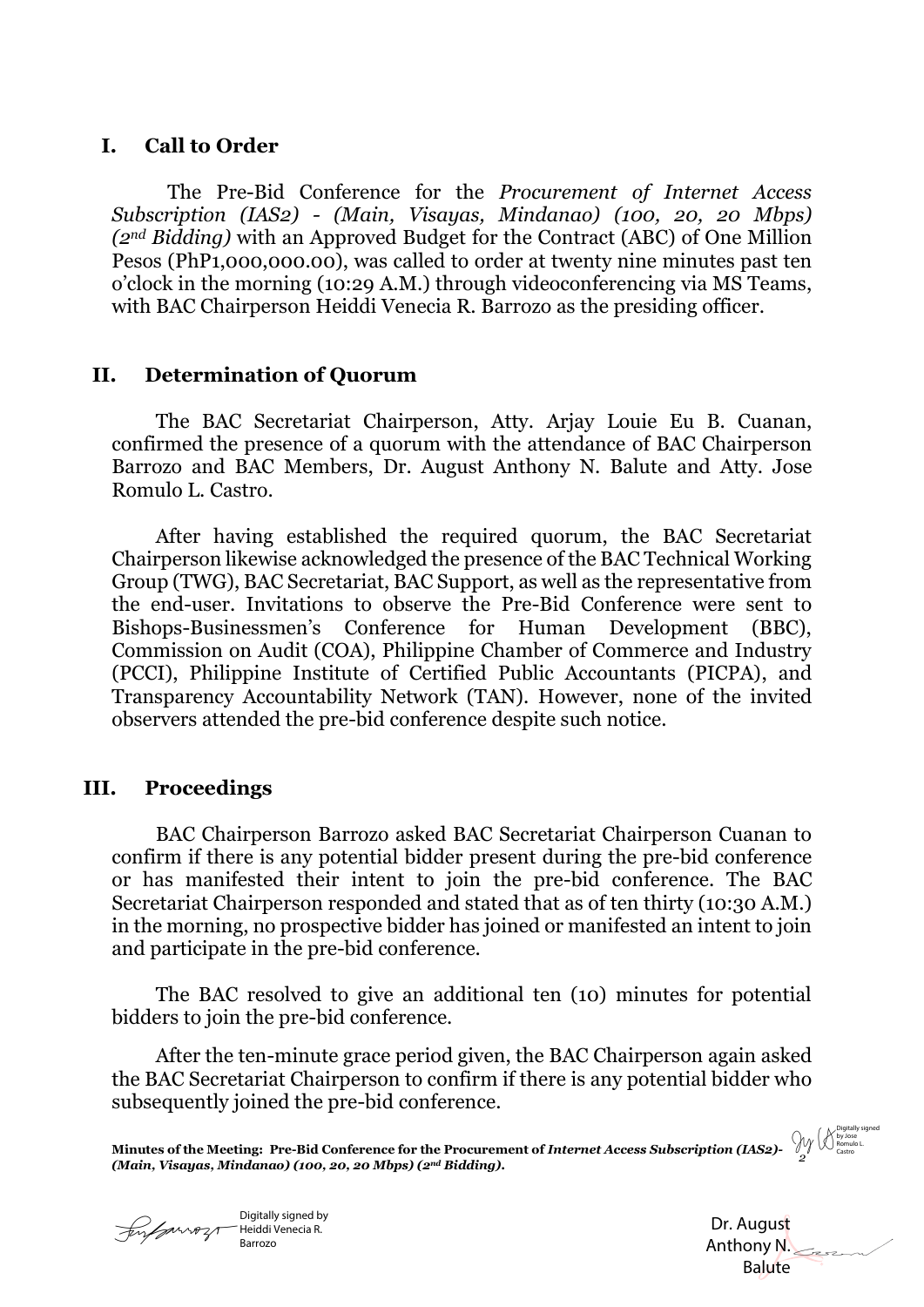The BAC Secretariat Chairperson manifested that as of forty-two minutes past ten o'clock in the morning (10:42 A.M.), still no potential bidder joined the pre-bid conference.

BAC Member Jose Romulo L. Castro asked if the pre-bid conference will be rescheduled. The BAC Chairperson answered in the negative and explained that the BAC will just wait for any submission of bid from potential bidder on the deadline set. She asked the BAC Secretariat when is the deadline for the submission of bids.

The BAC Secretariat Vice-Chairperson (CB) Marie Alexis Denise S. Gayon, answered that the deadline of submission of bids is on 07 October 2020 at twelve o' clock in the afternoon (12:00 P.M.) and the scheduled opening of bids is likewise on 07 October 2020 at one o'clock in the afternoon (1:00 P.M.).

BAC Member Castro moved to adjourn the pre-bid conference.

BAC Member August Anthony N. Balute seconded the motion.

*(Remainder of page intentionally left blank)*

**Minutes of the Meeting: Pre-Bid Conference for the Procurement of** *Internet Access Subscription (IAS2)- 3 (Main, Visayas, Mindanao) (100, 20, 20 Mbps) (2nd Bidding).* Digitally signed by Jose Romulo L. Castro



 Dr. August Anthony N. Balute